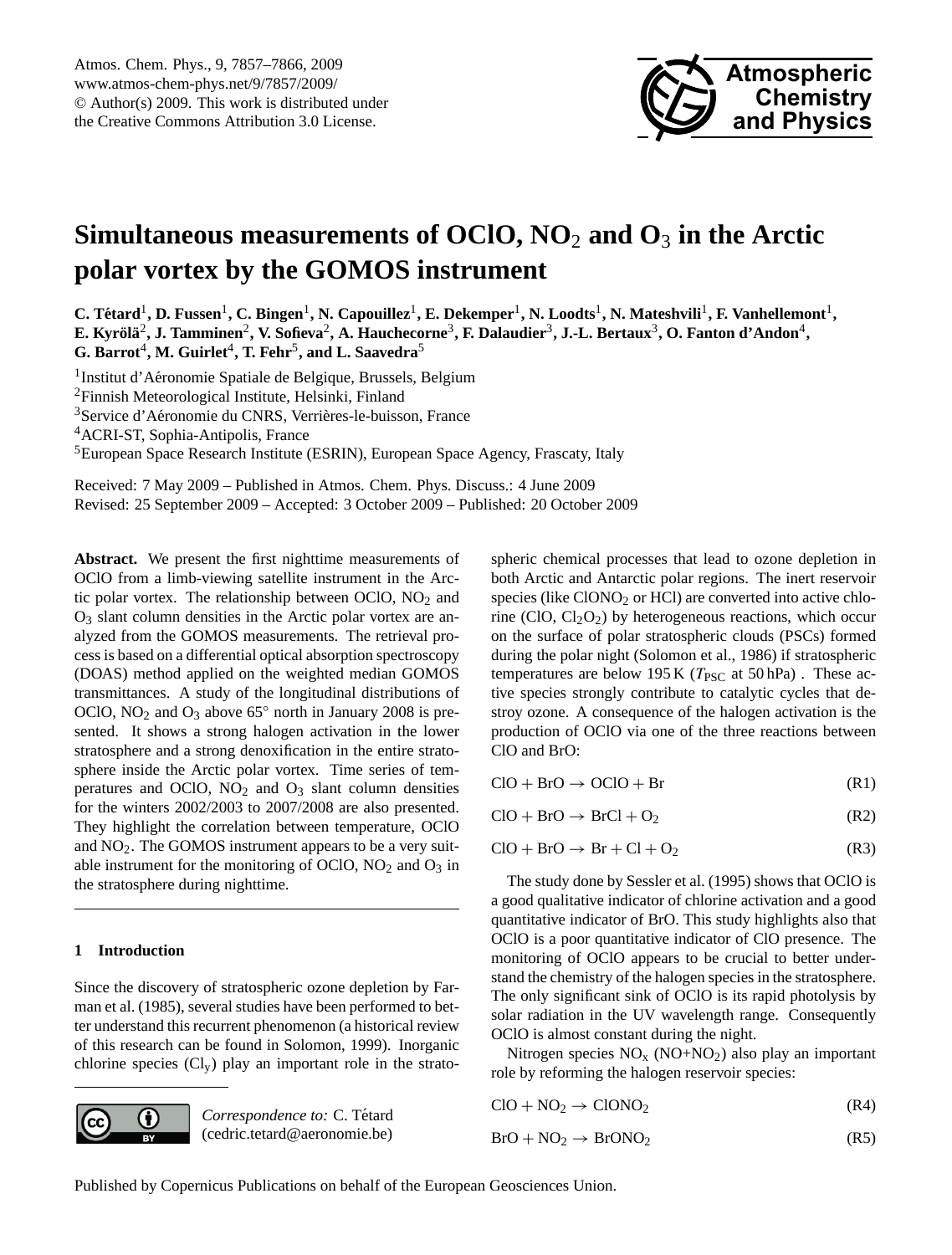Reactions [\(R4\)](#page-0-0) and [\(R5\)](#page-0-1) limit the formation of OClO. Nevertheless, in the polar vortex,  $NO<sub>2</sub>$  is removed via the formation of  $HNO<sub>3</sub>$  on the surface of PSCs. This is the wellknown denoxification of the polar vortex. This denoxification causes a delay in chlorine deactivation and a more prolonged period of ozone loss.

The first measurements of OClO in the stratosphere were performed in Antarctica by [Solomon et al.](#page-8-4) [\(1987\)](#page-8-4) from a ground-based station. Since then, other measurements have been performed by using ground-based [\(Miller et al.,](#page-8-5) [1999\)](#page-8-5), balloon-borne [\(Canty et al.,](#page-7-0) [2005;](#page-7-0) [Pommereau and Piquard,](#page-8-6) [1994;](#page-8-6) [Renard et al.,](#page-8-7) [1997;](#page-8-7) [Riviere et al.,](#page-8-8) [2003\)](#page-8-8) or satellite measurements [\(Krecl et al.,](#page-8-9) [2006;](#page-8-9) [Wagner et al.,](#page-9-0) [2002\)](#page-9-0). However, the measurements performed using ground-based instruments do not allow the retrieval of vertical distributions. Furthermore, like balloon-borne measurements, they are localised and do not give a global coverage. Some of these satellite instruments used a nadir geometry to retrieve the total vertical column densities of OClO: this is the case for Global Ozone Monitoring Experiment (GOME) on ERS-2 [\(Burrows et al.,](#page-7-1) [1999\)](#page-7-1), SCanning Imaging Absorption spectroMeter for Atmospheric CHartographY (SCIA-MACHY) onboard ENVISAT [\(Bovensmann et al.,](#page-7-2) [1999\)](#page-7-2) and Ozone Monitoring Instrument (OMI) on EOS-Aura [\(Levelt](#page-8-10) [et al.,](#page-8-10) [2006\)](#page-8-10). The instrument Optical Spectrograph and InfraRed Imager System (OSIRIS) onboard the Odin satellite [\(Llewellyn et al.,](#page-8-11) [2004\)](#page-8-11) uses the limb scattering technique to retrieve vertical profiles of concentrations of OClO [\(Krecl](#page-8-9) [et al.,](#page-8-9) [2006\)](#page-8-9). Moreover, SCIAMACHY has a limb-viewing mode and can also retrieve such vertical profiles. All these satellite perform daytime measurements. However, no results have been published for the moment. Note that the Stratospheric Aerosol and Gas Experiment III (SAGE III) on the Meteor-3M satellite [\(McCormick et al.,](#page-8-12) [1991\)](#page-8-12) could also perform lunar occultations and limb-scatter measurements in order to retrieve OClO vertical distributions but, for the moment, no results concerning this have been published. The Global Ozone Monitoring by Occultation of Stars (GOMOS) instrument on ENVISAT (see e.g., [Bertaux](#page-7-3) [et al.,](#page-7-3) [1991;](#page-7-3) Kyrölä et al., [2004\)](#page-8-13) is designed to retrieve the vertical concentrations of trace gases, including nighttime OClO. The stellar occultation technique used by GOMOS allows the measurements of OClO during nighttime. GOMOS is the only satellite instrument able to perform such nighttime measurements in the stratosphere. Preliminary results for the year 2003 have suggested the presence of a maximum in the OClO concentration in the equatorial upper stratosphere [\(Fussen et al.,](#page-8-14) [2006\)](#page-8-14). For the moment, the OClO product obtained from the GOMOS spectra has not been validated with data from other instruments. Even if these OClO measurements are not validated, this article highlights the capabilities of GOMOS to ensure a global monitoring of OClO and NO<sup>2</sup> during nighttime.

We report in this paper the distributions of OClO,  $NO<sub>2</sub>$ and O<sub>3</sub> slant column densities (SCD) retrieved from GOMOS measurements during the Arctic winters from 2003 to 2008. After a brief summary of the GOMOS instrument, the retrieval algorithm is described. Then, we present the spatial distributions of OClO,  $NO<sub>2</sub>$  and  $O<sub>3</sub>$  measured in the Arctic region in January 2008. Finally, we analyze time series of these species in the Arctic regions for the winter 2002/2003 to 2007/2008.

# **2 The GOMOS instrument**

GOMOS is one of the ten instruments onboard ESA's ENVISAT satellite launched on 1 March 2002 in a sunsynchronous orbit at an altitude of 800 km. It is a stellar occultation spectrometer dedicated to the stratospheric and mesospheric remote sounding of the Earth. Operating in the UV, visible and NIR wavelength range (from 245 to 942 nm), it allows the retrieval of vertical profiles of  $O_3$ ,  $H_2O$ ,  $NO_2$ , NO3, O2, aerosols and temperature. OClO is not a species retrieved systematically from the GOMOS operational algorithm because its slant optical thickness is small with respect to the instrumental signal-to-noise ratio. Nevertheless, a global determination of the stratospheric OClO distribution is possible if several GOMOS measurements are coadded (see Sect. [3](#page-1-0) and [Fussen et al.,](#page-8-14) [2006\)](#page-8-14). GOMOS is also equipped with two fast photometers used to correct for star scintillation and to retrieve temperature profiles.

GOMOS measures light from several stars that are setting behind the Earth horizon. The transmittance along the line of sight is obtained at each tangent altitude by dividing the stellar spectrum measured through the atmosphere by the reference stellar spectrum measured outside the atmosphere. This method is self-calibrated and offers the advantage of a large number of occultations per day (30 to 50 measurements per orbit compared to only 2 occultations for the solar occultation method). The wide variety of stars used combined with the sun-synchroneous orbit allows a global coverage in about 3 days. Nevertheless, the light intensity of stars is weak, influencing the signal-to-noise ratio of GOMOS measurements that depends on the star used.

# <span id="page-1-0"></span>**3 OClO retrieval**

The method used here to retrieve OClO is the same as those used by [Fussen et al.](#page-8-14) [\(2006\)](#page-8-14). We summarize below the main steps of this method. Due to the difficulties in the detection of OClO in a single GOMOS spectrum, we co-add transmittances (interpolated on a common altitude grid) in latitude bins of 10 degrees with a temporal resolution of one month. The transmittances used are already corrected for scintillation and dilution effects [\(Dalaudier et al.,](#page-7-4) [2001\)](#page-7-4). The consistency of each data set is checked by using statistical normality tests after which we calculate for each consistent bin a weighted median spectrum and the associated variances. A differential optical absorption spectroscopy (DOAS, [Platt](#page-8-15)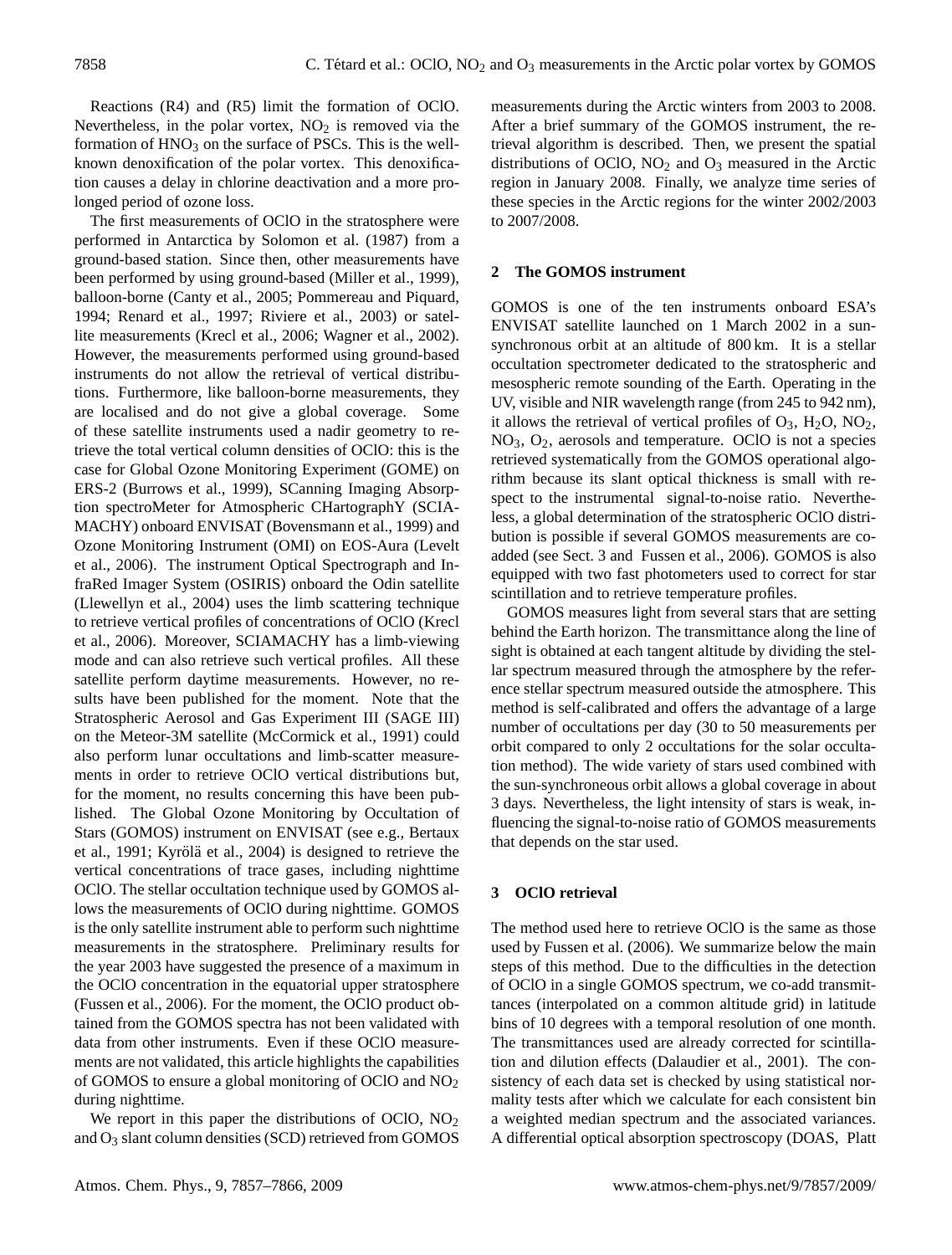[et al.,](#page-8-15) [1979\)](#page-8-15) technique is then applied to each weighted median spectrum in the [355–390 nm] wavelength region. In this spectral window, the main contributions to the total extinction are the molecular scattering, the aerosol extinction and the absorptions by OClO and  $NO<sub>2</sub>$ . Even though the ozone absorption in this wavelength range is weak, we take it into account in order to obtain a better accuracy for the retrieval. For the sake of an optimal signal-to-noise ratio, we use measurements from the star Sirius (Temperature =11 000 K, Magnitude= $-1.44$ ) in this study.

The key principle of the DOAS method is to separate the total transmittances  $T(\lambda)$  into two components, one varying slowly with the wavelength  $(T_s(\lambda))$  and the other rapidly varying (noted  $dT(\lambda)$  and named experimental differential transmittance). The slowly varying transmittances are calculated using a second order polynomial. It corresponds to the molecular scattering, the aerosol extinction and the slowly varying components of the gaseous absorptions. In the same way, we separate the absorption cross sections  $(\sigma_i)$ of each species into a slowly varying component (calculated also with a second order polynomial) and a high frequency component. The differential cross sections  $\delta \sigma_i$  are then calculated as the differences between the absorption cross sections and the smoothed ones. Thus, the modelled differential transmittance  $M(\lambda)$  can be written as:

$$
M(\lambda) = T_s \left(1 - \exp\left[-\left(N_{\text{O}_3} \delta \sigma_{\text{O}_3} + N_{\text{NO}_2} \delta \sigma_{\text{NO}_2}\right)\right]\right)
$$
  
+ 
$$
N_{\text{OClO}} \delta \sigma_{\text{OClO}})
$$
 (1)

where  $N_i$  are the slant column densities (SCD). The  $N_i$  are then obtained by a nonlinear least-squares minimization of the difference between  $M(\lambda)$  and  $dT(\lambda)$  weighted by the experimental errors. In the minimization procedure, the wavelength is eventually shifted by  $\Delta\lambda$ . The estimated retrieval error is extracted from the jacobian. Note that the cross sections used in the retrieval are the same regardless of the temperature. The cross-sections used for ozone are provided by [Orphal](#page-8-16) [\(2002\)](#page-8-16), those for  $NO<sub>2</sub>$  by [Merienne et al.](#page-8-17) [\(1995\)](#page-8-17) and those for OClO by [Wahner et al.](#page-9-1) [\(1987\)](#page-9-1).

Unfortunately, for the moment, no direct validation of the OClO SCD obtained can be achieved. In the future, a validation exercise will be done with the OSIRIS, SCIAMACHY, OMI and GOME results. Nonetheless, we can compare the NO<sup>2</sup> SCD obtained from our DOAS procedure and from the GOMOS operational algorithm [\(European Space Agency](#page-8-18) [\(ESA\),](#page-8-18) [2007\)](#page-8-18). Figure [1](#page-2-0) shows a typical comparison for August 2003 for the  $[60-65° S]$  latitudinal band. The NO<sub>2</sub> SCDs of each measurement in this bin, retrieved from the GOMOS operational algorithm are combined to obtain the weighted median SCD observed in the left panel (dashed line). The relative differences between these two profiles are mostly lower than 10% (in absolute value) and this result holds for the other latitudinal bands. We can therefore conclude that the  $NO<sub>2</sub>$  SCDs retrieved from both algo-

<span id="page-2-0"></span>**Fig. 1.** On the left: vertical profiles of  $NO<sub>2</sub>$  slant column densities for August 2003 in the [60◦–65◦ S] latitudinal band. The dashed line corresponds to the profile retrieved from the GOMOS operational algorithm and the solid line to the profile retrieved in this study. On the right: vertical profile of the relative differences.

rithms are consistent and that our DOAS algorithm works well. Furthermore, in a previous article, [Fussen et al.](#page-8-14) [\(2006\)](#page-8-14) shows a comparisons between OClO obtained from GOMOS measurements and calculated from the Belgian Assimilation System of Chemical Observations of ENVISAT (BASCOE) model [\(Errera and Fonteyn,](#page-7-5) [2001\)](#page-7-5) for the year 2003. A good agreement results from this comparison. Thus, we can be confident with the OClO product obtained from the DOAS approach used in this study.

### <span id="page-2-1"></span>**4 Spatial distribution of OClO, NO**<sup>2</sup> **and O**<sup>3</sup> **in the Arctic vortex in January 2008**

According to [Kuttippurath et al.](#page-8-19) [\(2009\)](#page-8-19), the stratosphere in the winter 2007/2008 was very cold. The temperature started to decrease in November and remained low until a major stratospheric warming in late February. Inside the polar vortex, the temperatures were below the PSC temperature threshold until the end of February. Indeed, PSCs were observed from different Arctic stations, a possible sign of a strong chlorine activation.

In January 2008, the polar vortex was not centered on the geographical north pole. It gradually moved towards Europe. Figure [2](#page-3-0) shows a potential vorticity map obtained from the MIMOSA model [\(Hauchecorne et al.,](#page-8-20) [2002\)](#page-8-20) at 675 K (about 27 km) on 10 January 2008. It highlights that the polar vortex extends from the North pole down to 60◦ N latitudes above the regions whose longitude lies between 70◦ W and 135◦ E.

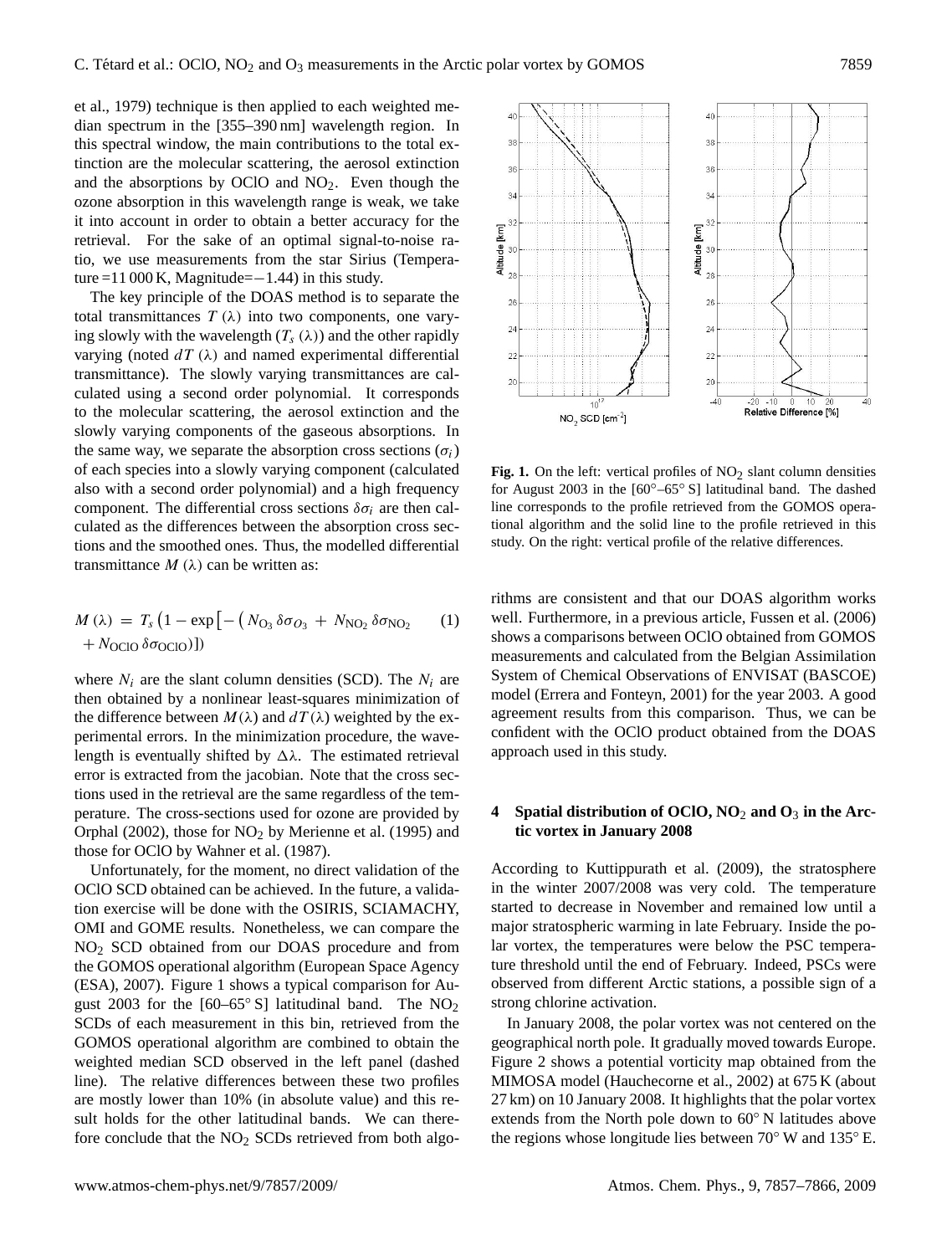

<span id="page-3-0"></span>**Fig. 2.** Potential vorticity map calculated by the MIMOSA high-resolution advection model at 12:00 UT on 10 January 2008 at 675 K (about 27 km). The white circle at 72◦ N represents the geolocation of the tangent points of the GOMOS Sirius occultations in January 2008.

Consequently, a 5 degree latitudinal band in the northern hemisphere was not homogeneous for the highest latitude. In January 2008, only the latitudinal band near 72◦ was sounded by GOMOS (Sirius occultations). In Fig. [2,](#page-3-0) the white circle represents the spatial distribution of these GOMOS Sirius occultations. They are distributed along the entire longitudinal range: some of them were performed inside the polar vortex and the others outside. Hence, we cannot bin together all these measurements. Figure [3](#page-4-0) shows that the distribution of the transmittances at 385 nm and at 30 km for the GOMOS measurements in this latitudinal band are bimodal. Note that for other altitudes and wavelengths, this bimodality of the transmittances is also observed. One expects that high transmittances correspond to measurements inside the polar vortex. Indeed, because of the denoxification of the polar vortex, the  $NO<sub>2</sub>$  absorption is weak.

To take into account the specificity of the position of the polar vortex in January 2008, we have divided the latitudinal band into 10° longitudinal boxes. In each box, we check the consistency of the measurements (statistical test) and we calculate the weighted median transmittance spectra. Then, we use the DOAS technique to retrieve OClO,  $NO<sub>2</sub>$  and  $O<sub>3</sub>$ SCDs in each box. The results concerning OClO are presented in Fig. [4.](#page-4-1) It represents the longitudinal variations of OClO SCD for three different altitudes: 17, 24 and 29 km. It appears clearly that maxima of OClO SCD occur in the activated polar vortex (between 70◦ W and 135◦ E) at the two

lowest altitudes. At 29 km, the shape of the distribution is flatter (around 5e14 cm−<sup>2</sup> ). The isopleths longitude-altitude for OClO, NO<sub>2</sub>, O<sub>3</sub> SCDs and for the temperature provided by the European Center for Medium-Range Weather Fore-casts (ECMWF) are presented in Fig. [5.](#page-5-0) The  $NO<sub>2</sub>$  and  $O<sub>3</sub>$ SCDs represented in this Figure are from the operational algorithm. The activated vortex region is marked by a strong OClO SCD in the lower stratosphere and by low  $NO<sub>2</sub>$  SCDs. This is in a good agreement with our current knowledge of stratospheric chemistry [\(Brasseur and Solomon,](#page-7-6) [2005\)](#page-7-6). According to [Sessler et al.](#page-8-3) [\(1995\)](#page-8-3), OClO presence is an indicator of halogen activation. The presence of ClO in the lower stratosphere in the polar vortex is confirmed by the instrument Microwave Limb Sounder (MLS) instrument onboard EOS Aura (Earth Observing System, [Schoeberl et al.,](#page-8-21) [2006\)](#page-8-21): in Fig. [6,](#page-5-1) a maximum of ClO volume mixing ratio in the lower stratosphere is located in the Arctic polar vortex (at high equivalent latitude, [Santee et al.,](#page-8-22) [2008\)](#page-8-22). Figure [5](#page-5-0) shows also the longitudinal and vertical distribution of ozone SCD. It shows a slow decreasing of ozone inside the polar vortex. This is in a good agreement with the halogen activation and with the denoxification observed. Nonetheless, the role of dynamics in this observing ozone decreasing can not be highlighted by our study. One may also notice the low temperatures (lower than 200 K) encountered in the areas where the halogen activation and the denoxification are observed, a condition for the presence of PSCs.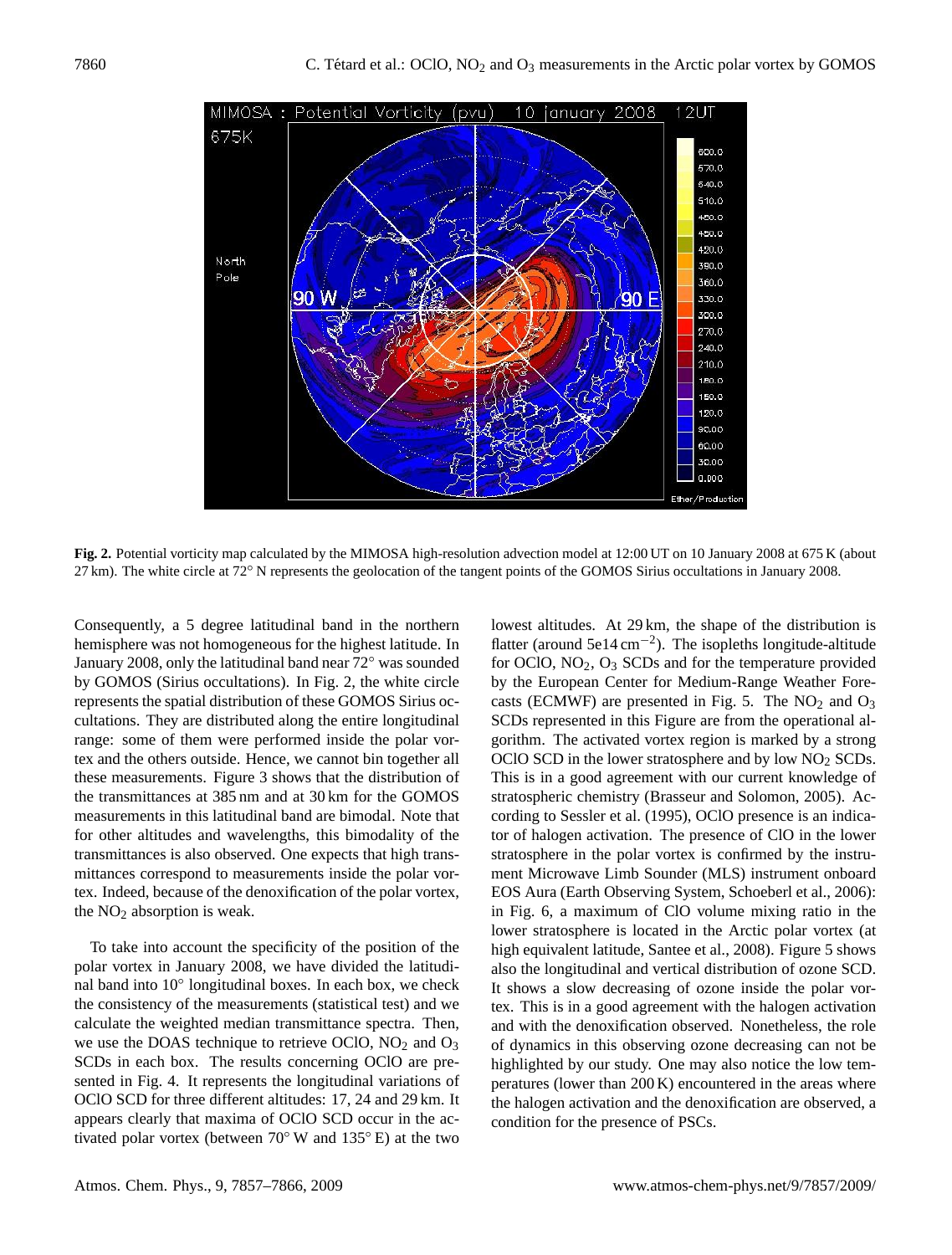

<span id="page-4-0"></span>**Fig. 3.** Histogram of transmittances at 30 km and at 386 nm from the GOMOS Sirius occultations in January 2008 in the 70–75◦ N latitudinal range.

# **5 Temporal evolution of OClO, NO**<sup>2</sup> **and O**<sup>3</sup> **in Arctic winters**

In this section, we study the temporal evolution of the OClO,  $NO<sub>2</sub>$  and  $O<sub>3</sub>$  SCDs in the Arctic regions during winter from 2002/2003 to 2007/2008. Figure [7](#page-5-2) shows the geolocation of the Sirius occultations in the northern hemisphere (latitude greater than 65°). All these measurements occurred during polar nights. This study was performed with a temporal resolution of two days. Bins with less than 4 measurements are not considered as statistically significant and are not taken into account. This restriction eliminates only 11 bins among a total of 200 bins. The same method is then applied on each set: the weighted median is calculated and the DOAS retrieval is applied. Thus, we retrieve the OClO SCD, the  $NO<sub>2</sub>$  $SCD$  and the  $O<sub>3</sub>$  SCD as a function of time in the Arctic winter. Note that, for this study, we do not take into account the position of measurements relative to the polar vortex. In other terms, no longitudinal separation (like in the previous section) has been done because the number of measurements available is not sufficient to perform spatio-temporal binning



<span id="page-4-1"></span>**Fig. 4.** OClO slant column densities as a function of longitude with the spectral inversion error bars for January 2008 in the Arctic polar region. The solid line is the result of an error-weighted fit by a simple lorentzian function. The dashed lines represent the associated confidence interval at  $1-\sigma$ .

with a two day resolution. One should keep in mind that this can cause the averaging of inconsistent GOMOS measurements (like for the winter 2007/2008, cf. Sect. [4\)](#page-2-1) introducing some uncertainty in our temporal study.

Figure [8](#page-6-0) shows the minimum temperature reached in the stratosphere (panels A) and the  $O_3$  (panels B),  $NO_2$  (panels C) and OClO (panels D) SCDs (with the error bars) at the altitude of 19 km as a function of time. This level has been chosen because at this altitude both denoxification and halogen activation are clearly observable. The winter 2006/2007 was not studied due to the lack of data. In the next paragraphs, we will describe the results obtained for each winter.

#### **5.1 The Arctic winter 2002/2003**

During this winter, stratospheric minimum temperatures retrieved using the GOMOS photometers were below the temperature of formation of PSC from mid November to mid January (panel A). Then, temperatures were higher after mid January, almost always above  $T_{PSC}$ . Consequently, the halogen activation must be more important during this cold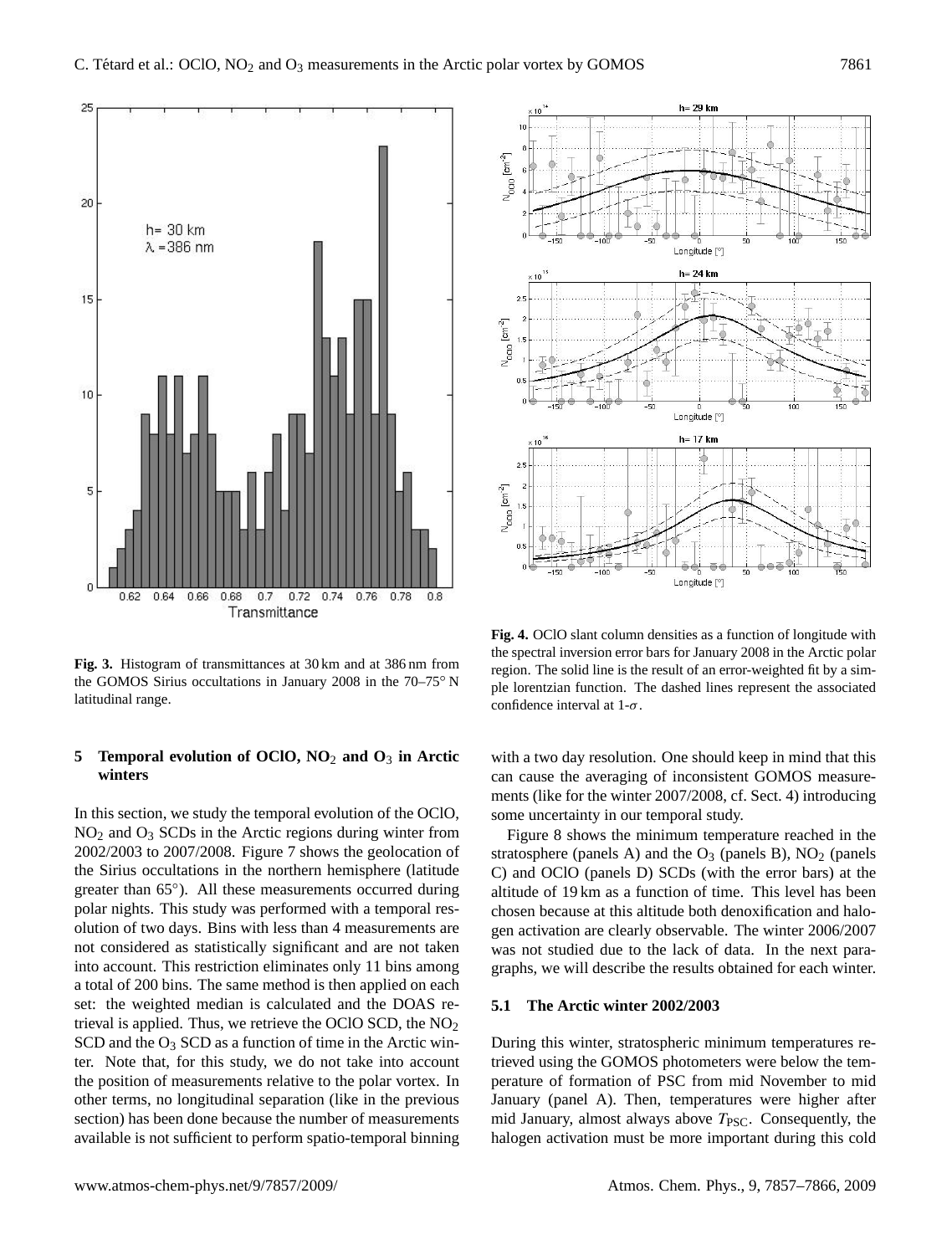

<span id="page-5-0"></span>Fig. 5. Isopleths (longitude-altitude) of the OClO SCD retrieved from the DOAS procedure, NO<sub>2</sub> and O<sub>3</sub> SCDs retrieved from the operational algorithm, and the temperature provided by the ECMWF in January 2008 in the 70–75◦ N latitudinal range.



<span id="page-5-1"></span>**Fig. 6.** Isopleth (equivalent latitude-altitude) of the ClO volume mixing ratios on January 2008 from MLS measurements (courtesy of G. Manney). The white lines represent iso-PV and the black lines represent iso-temperature from 180 to 200 K with a 5 K increment (from GEOS-5).

period: we observed a slow increase of OClO SCDs all along this period (reaching  $2.0e15 \text{ cm}^{-2}$  at the end of December) and then, after mid January, OClO SCDs began to decrease



<span id="page-5-2"></span>**Fig. 7.** Geolocation of the tangent points of all the GOMOS Sirius occultations above 65◦ N between September 2002 and May 2008.

slightly. For NO<sub>2</sub>, it is the reverse: we observed a decrease of the NO<sub>2</sub> SCDs during the cold period and then an increase. Concerning ozone, the SCDs are very noisy. This is mainly because ozone is a weak absorber in the wavelength region used in the retrieval.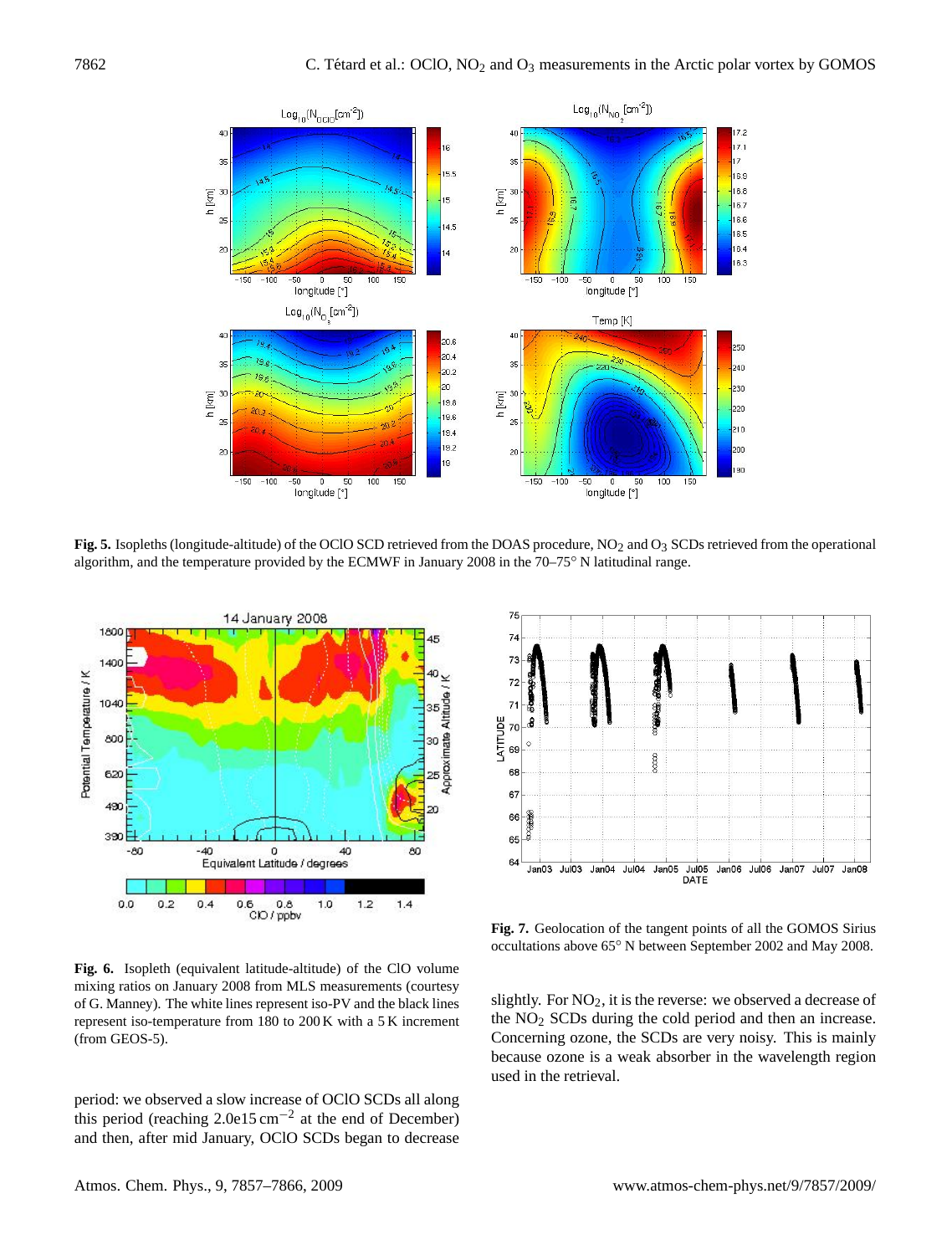

<span id="page-6-0"></span>**Fig. 8.** Time series of the winters 2002/2003 to 2007/2008 (except 2006/2007) of the minimal temperature in the stratosphere **(A)** and of O3 **(B)**, NO2 **(C)** and OClO SCDs **(D)** at 19 km with the spectral inversion error bars, all retrieved from GOMOS measurements at the geolocations of Fig. [7.](#page-5-2) The dashed lines on the figures  $(A)$  correspond to  $T_{PSC}$ .

#### **5.2 The Arctic winter 2003/2004**

This winter is also characterized by two periods: a cold one (from mid November to late December when the minimum temperatures are below  $T_{PSC}$ ) followed by a warming. During the cold period, OClO SCDs are increasing,  $NO<sub>2</sub>$  and  $O<sub>3</sub>$  SCDs are both decreasing. When the temperatures gets higher, NO<sub>2</sub> SCDs are increasing and OClO SCDs are decreasing. However, ozone SCDs remain approximately constant. For this winter, a strong contrast (for OClO and NO<sub>2</sub> SCDs) is observed between the cold and the warm period. For this winter the period of high halogen activation corresponds to the period with the highest denoxification. This is in a good agreement with our current knowledge in stratospheric chemistry.

#### **5.3 The Arctic winter 2004/2005**

According to Kleinböhl et al.  $(2005)$ , the temperatures in the stratosphere were the lowest since 50 years. They remained below T<sub>PSC</sub> from late November to late February.

Consequently, lots of PSCs have been observed during the entire winter. The minimum GOMOS temperatures are in agreement with this situation. They are below  $T_{PSC}$  from late November to late January. OClO SCDs strongly increased fom late November to mid December, reaching approximately  $2.5e15 \text{ cm}^{-2}$ . In the same time, NO<sub>2</sub> SCDs decreased strongly. From mid December, OClO and  $NO<sub>2</sub>$  remained roughly constant. Ozone SCDs are weak all along this period. During this exceptionally cold and stable winter, GOMOS has observed strong and long halogen activation and denoxification.

# **5.4 The Arctic winter 2005/2006**

For this winter, GOMOS has recorded measurements only during January. The minimum temperatures retrieved from the GOMOS photometers are not very low. They are below  $T_{PSC}$  only for a few days in mid January (during the GOMOS measurements period). Then the miminum temperatures in the stratosphere increased. Consequently, we observed an increase of the NO<sup>2</sup> SCDs (from 2.5e15 cm−<sup>2</sup> in mid January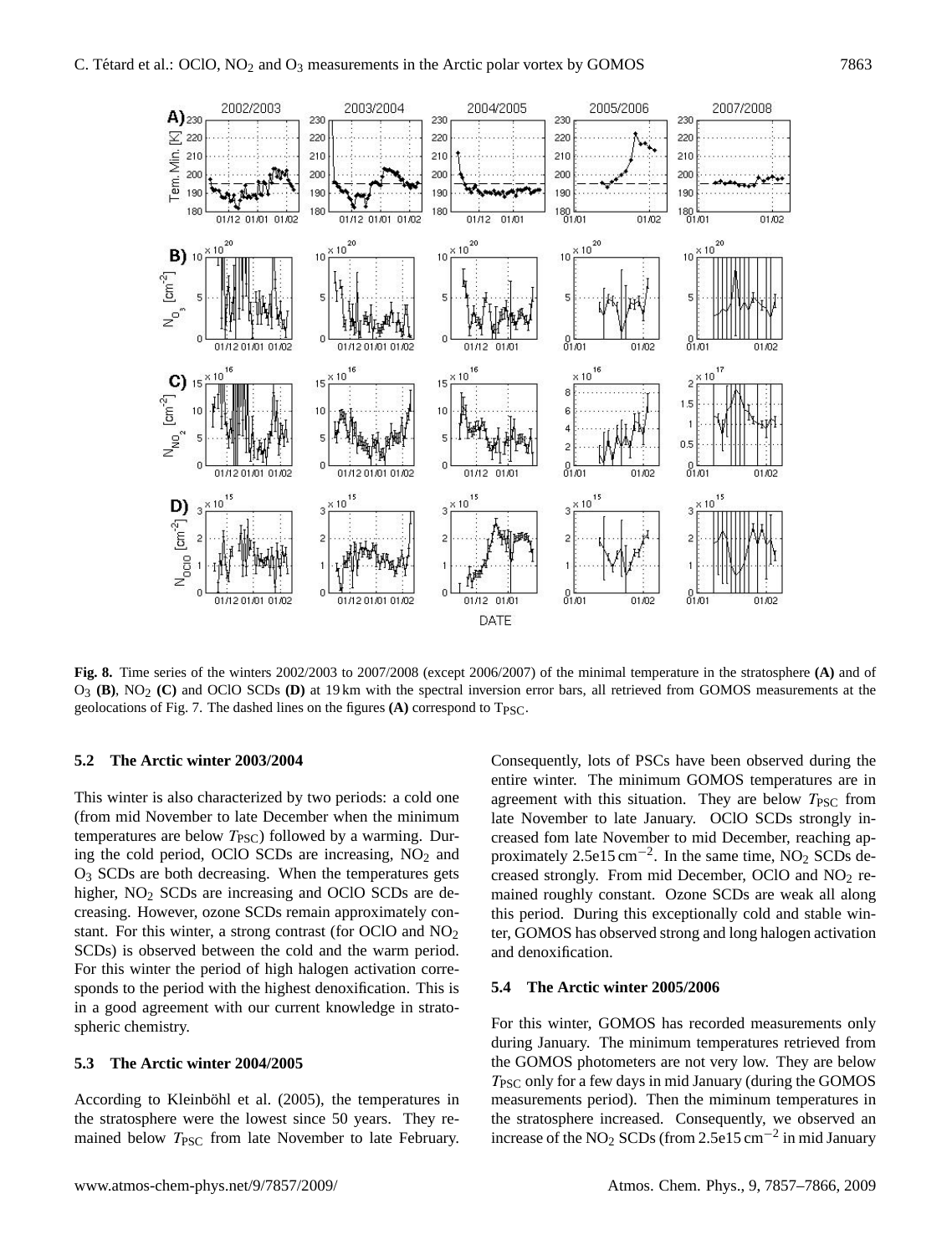to 6e16 cm<sup> $-2$ </sup> in early February). Nevertheless, we cannot observe a diminution of the OClO SCDs as expected. For an unclear reason, the temporal evolution of OClO SCDs is first decreasing and then increasing. Concerning ozone, nothing can be deduced by studying the temporal evolution.

# **5.5 The Arctic winter 2007/2008**

The GOMOS measurements for this winter occurred only in January 2008. The minimum temperatures are often equal to  $T_{PSC}$  during the whole GOMOS measurement period. Nevertheless, we can distinguish neither denoxification nor halogen activation. This is probably because no longitudinal discrimination is carried out for this temporal study. Indeed, the polar vortex is not centered on the geographical pole and the latitudinal band sounded by the GOMOS measurements is not homogeneous (cf. Sect. [4\)](#page-2-1). This lack of homogeneity of the GOMOS measurements used generates the large error bars observed on the  $O_3$ ,  $NO_2$  and OClO SCDs. However, we can observe an anticorrelation between  $NO<sub>2</sub>$  and  $OClO$ SCDs: in mid January a sudden increase of  $NO<sub>2</sub>$  SCD occurred at the same time as a sudden decrease of the OClO SCD. This is followed by a decrease of  $NO<sub>2</sub>$  and an increase of OClO SCD. This anticorrelation is in agreement with our current knowledge in the stratospheric chemistry. We can not discuss more this observed anticorrelation because of the large error bars.

# **6 Conclusions**

This preliminary work focuses on the interactions between NO2, O<sup>3</sup> and OClO in the Arctic polar vortex. The slant column densities of these species are retrieved during nighttime from Sirius occultations as observed by the GOMOS instrument. First, the longitudinal distributions of these species in January 2008 highlight strong variations of OClO and  $NO<sub>2</sub>$ (as a function of the longitude) in the lower stratosphere: in the polar vortex, weak  $NO<sub>2</sub>$  SCD and strong OClO SCD are observed, and the reverse situation outside the polar vortex. Halogen activation (marked by high OClO SCDs) and denoxification which occurs in the polar vortex are clearly detectable. Hence, the GOMOS spectrometer appears to be a suitable instrument to perform a monitoring of such important species in the polar vortex. Furthermore, the temporal study confirms that the halogen activation degree and the concomitant denoxification can be effectively monitored by GOMOS. We were able to highlight the correlation between cold temperatures (below  $T_{PSC}$ ), weak  $NO<sub>2</sub>$  SCDs and strong OClO SCDs inside the Arctic polar vortex for several winters. It is important to continue the monitoring of these species to better understand the interactions between halogen and nitrogen species within the framework of the ozone depletion. This paper reports the first study of OClO distribution using limb-viewing satellite measurements performed during night in the Arctic regions.

The next step in the use of the GOMOS measurements for the OClO retrieval is to validate this product. The accuracy and reliability of our OClO products will be established through comparison with other measurements made by other instruments. For this aim, we need correlative measurements from other satellite instruments (like OSIRIS, SCIAMACHY, GOME or OMI). Nevertheless, these instruments perform daytime measurements so it will be necessary to model the diurnal variations of OClO. Direct comparisons will be possible only with the profiles retrieved from the SALOMON (Spectroscopie d'Absorption Lunaire pour l'Observation des Minoritaires et  $NO<sub>x</sub>$ , [Renard et al.,](#page-8-24) [1997\)](#page-8-24) balloon-borne instrument (lunar occultation method). In a forthcoming work, we will build a global OClO climatology.

*Acknowledgements.* This study was funded by the PRODEX 9 contract SECPEA under the authority of the Belgian Space Science Office (BELSPO).

We thank the MLS science team for giving us the authorization to use the ClO figure.

Edited by: P. Bernath

# **References**

- <span id="page-7-3"></span>Bertaux, J. L., Mégie, G., Widemann, T., Chassefière, E., Pellinen, R., Kyrölä, E., Korpela, S., and Simon, P.: Monitoring of ozone trend by stellar occultations: the GOMOS instrument, Adv. Space Res., 11, 237–242, doi:10.1016/0273-1177(91)90426-K, 1991.
- <span id="page-7-2"></span>Bovensmann, H., Burrows, J. P., Buchwitz, M., Frerick, J., Noël, S., Rozanov, V. V., Chance, K. V., and Goede, A. P. H.: SCIAMACHY: Mission Objectives and Measurement Modes, J. Atmos. Sci., 56, 127–150, doi:10.1175/1520-0469(1999)056, 1999.
- <span id="page-7-6"></span>Brasseur, G. P. and Solomon, S.: Aeronomy of the Middle Atmosphere: Chemistry and Physics of the Stratosphere and Mesosphere, Springer, Berlin, 2005.
- <span id="page-7-1"></span>Burrows, J. P., Weber, M., Buchwitz, M., Rozanov, V., Ladstätter-Weißenmayer, A., Richter, A., Debeek, R., Hoogen, R., Bramstedt, K., Eichmann, K.-U., Eisinger, M., and Perner, D.: The Global Ozone Monitoring Experiment (GOME): Mission Concept and First Scientific Results., J. Atmos. Sci., 56, 151–175, doi:10.1175/1520-0469(1999)056, 1999.
- <span id="page-7-0"></span>Canty, T., Riviere, E. D., Salawitch, R. J., Berthet, G., Renard, J. B., Pfeilsticker, K., Dorf, M., Butz, A., Bösch, H., Stimpfle, R. M., Wilmouth, D. M., Richard, E. C., Fahey, D. W., Popp, P. J., Schoeberl, M. R., Lait, L. R., and Bui, T. P.: Nighttime OClO in the winter Arctic vortex, J. Geophys. Res., 110, D01301, doi:10.1029/2004JD005035, 2005.
- <span id="page-7-4"></span>Dalaudier, F., Kan, V., and Gurvich, A. S.: Chromatic Refraction with Global Ozone Monitoring by Occultation of Stars. I. Description and Scintillation Correction, Appl. Opt., 40, 866–877, doi:10.1364/AO.40.000866, 2001.
- <span id="page-7-5"></span>Errera, Q. and Fonteyn, D.: Four-dimensional variational chemical assimilation of CRISTA stratospheric measurements, J.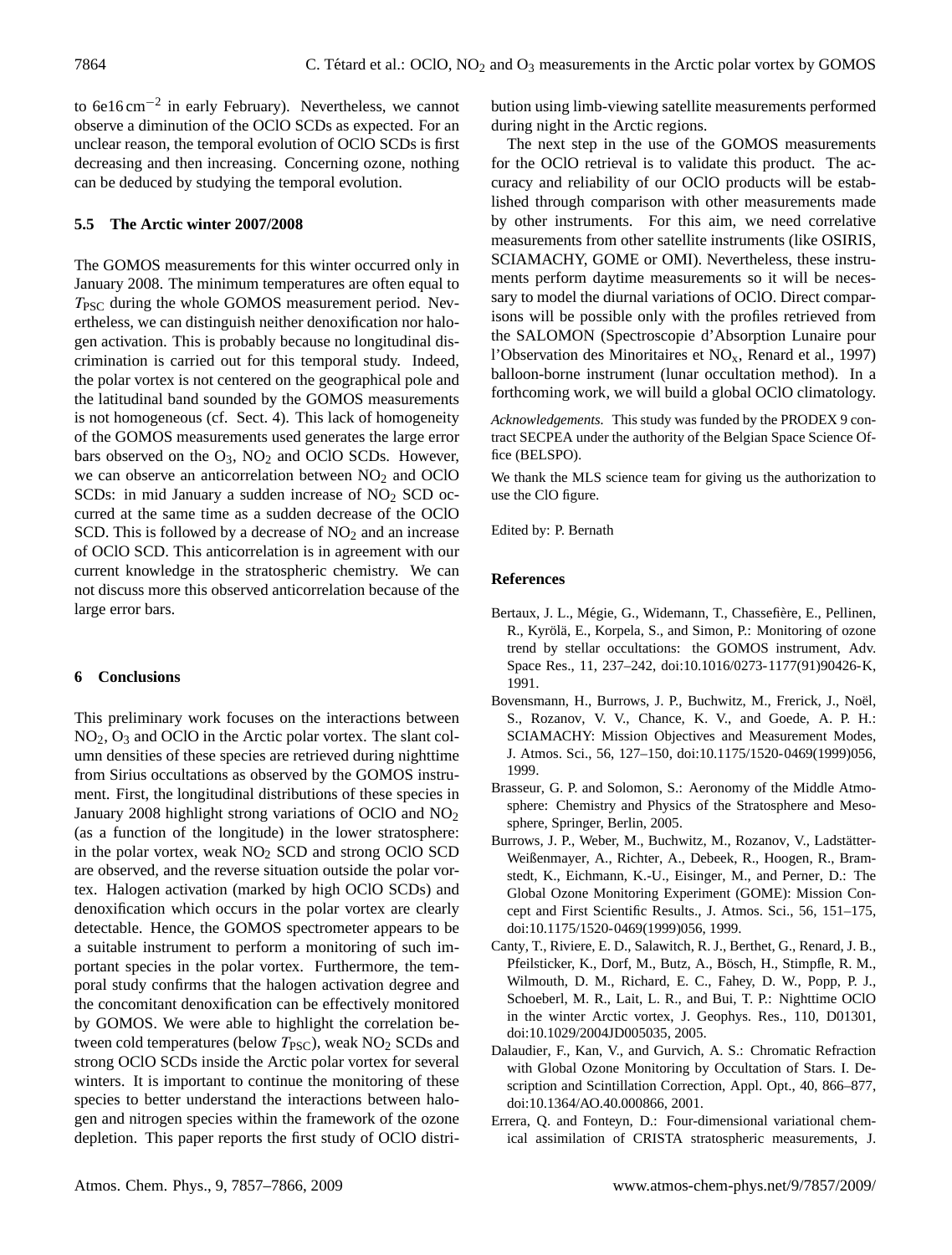Geophys. Res., 106, 12253–12266, doi:10.1029/2001JD900010, 2001.

- <span id="page-8-18"></span>European Space Agency (ESA): GOMOS Algorithm Theoretical Basis Document version 2.0, technical report, available at: [http:](http://envisat.esa.int/instruments/gomos/atbd/) [//envisat.esa.int/instruments/gomos/atbd/,](http://envisat.esa.int/instruments/gomos/atbd/) 2007.
- <span id="page-8-0"></span>Farman, J. C., Gardiner, G., and Shanklin, J. D.: Large losses of total ozone in antartica reveal seasonal  $ClO_X/NO_X$  interaction, Nature, 315, 207–210, 1985.
- <span id="page-8-14"></span>Fussen, D., Vanhellemont, F., Dodion, J., Bingen, C., Mateshvili, N., Daerden, F., Fonteyn, D., Errera, Q., Chabrillat, S., Kyrölä, E., Tamminen, J., Sofieva, V., Hauchecorne, A., Dalaudier, F., Bertaux, J.-L., Renard, J.-B., Fraisse, R., d'Andon, O. F., Barrot, G., Guirlet, M., Mangin, A., Fehr, T., Snoeij, P., and Saavedra, L.: A global OClO stratospheric layer discovered in GO-MOS stellar occultation measurements, Geophys. Res. Lett., 33, L13815, doi:10.1029/2006GL026406, 2006.
- <span id="page-8-20"></span>Hauchecorne, A., Godin, S., Marchand, M., Hesse, B., and Souprayen, C.: Quantification of the transport of chemical constituents from the polar vortex to midlatitudes in the lower stratosphere using the high resolution advection model MIMOSA and effective diffusivity, J. Geophys. Res., 107(D20), 8289, doi:10.1029/2001JD00049, 2002.
- <span id="page-8-23"></span>Kleinböhl, A., Bremer, H., Küllmann, H., Kuttippurah, J., Browell, E. V., Canty, T., Salawitch, R. J., Toon, G. L., and Nothol, J.: Denitrification in the Arctic mid-winter 2004/2005 observed by airborne submillimeter radiometry, Geophys. Res. Lett., 32, 19811–19814, doi:10.1029/2005GL02408, 2005.
- <span id="page-8-9"></span>Krecl, P., Haley, C. S., Stegman, J., Brohede, S. M., and Berthet, G.: Retrieving the vertical distribution of stratospheric OClO from Odin/OSIRIS limb-scattered sunlight measurements, Atmos. Chem. Phys., 6, 1879–1894, 2006,

[http://www.atmos-chem-phys.net/6/1879/2006/.](http://www.atmos-chem-phys.net/6/1879/2006/)

- <span id="page-8-19"></span>Kuttippurath, J., Godin-Beekmann, S., Lefèvre, F., Pazmiño, A.: Ozone depletion in the Arctic winter 2007-2008, Int. J. Remote Sens., 30, 15, 4071–4082, 2009.
- <span id="page-8-13"></span>Kyrölä, E., Tamminen, J., Leppelmeier, G. W., Sofieva, V., Hassinen, S., Bertaux, J. L., Hauchecorne, A., Dalaudier, F., Cot, C., Korablev, O., Fanton D'Andon, O., Barrot, G., Mangin, A., Theodore, B., Guirlet, M., Etanchaud, F., Snoeij, P., Koopman, ´ R., Saavedra, L., Fraisse, R., Fussen, D., and Vanhellemont, F.: GOMOS on Envisat: an overview, Adv. Space Res., 33, 1020– 1028, doi:10.1016/S0273-1177(03)00590-8, 2004.
- <span id="page-8-10"></span>Levelt, P. F., van den Oord, G. H. J., Dobber, M. R., Malkki, A., Visser, H., de Vries, J., Stammes, P., Lundell, J. O. V., and Saari, H.: The Ozone Monitoring Instrument, IEEE T. Geosci. Remote Sens., 44, 1093–1101, doi:10.1109/TGRS.2006.872333, 2006.
- <span id="page-8-11"></span>Llewellyn, E., Lloyd, N. D., Degenstein, D. A., Gattinger, R. L., Petelina, S. V., Bourassa, A. E., Wiensz, J. T., Ivanov, E. V., McDade, I. C., Solheim, B. H., McConnell, J. C., Haley, C. S., von Savigny, C., Sioris, C. E., McLinden, C. A., Griffioen, E., Kaminski, J., Evans, W. F. J., Puckrin, E., Strong, K., Wehrle, V., Hum, R. H., Kendall, D. J. W., Matsushita, J., Murtagh, D. P., Brohede, S., Stegman, J., Witt, G., Barnes, G., Payne, W. F., Piche, L., Smith, K., Warshaw, G., Deslauniers, D. L., Marchand, P., Richardson, E. H., King, R. A., Wevers, I., McCreath, W., Kyrola, E., Oikarinen, L., Leppelmeier, G. W., Auvinen, H., Megie, G., Hauchecorne, A., Lefevre, F., de La Noe, J., Ricaud, P., Frisk, U., Sjoberg, F., von Scheele, F., and Nordh, L.: The OSIRIS instrument on the Odin spacecraft, Can. J. Phys., 82,

411–422, doi:10.1139/p04-005, 2004.

- <span id="page-8-12"></span>McCormick, M. P., Chu, W. P., Zawodny, J. M., Mauldin, L. E., and McMaster, L. R.: Stratospheric aerosol and gas experiment III (SAGE III) aerosol and trace gas measurements for Earth Observing System (EOS), in: Society of Photo-Optical Instrumentation Engineers (SPIE) Conference Series, 125–141, 1991.
- <span id="page-8-17"></span>Merienne, M. F., Jenouvrier, A., and Coquart, B.: The NO<sub>2</sub> absorption spectrum: absorption cross-sections at ambient temperature in the 300-500 nm region, J. Atmos. Chem., 20, 281–297, 1995.
- <span id="page-8-5"></span>Miller, H. L. J., Sanders, R. W., and Solomon, S.: Observations and interpretation of column OClO seasonal cycles at two polar sites, J. Geophys. Res., 104, 18769–18783, 1999.
- <span id="page-8-16"></span>Orphal, J.: A Critical Review of the Absorption Cross-Sections of  $O_3$  and  $NO_2$  in the 240–790 nm Region. Part I: Ozone, ESA Technical Note MO-TN-ESA-GO-0302, 2002.
- <span id="page-8-15"></span>Platt, U., Perner, D., and Pätz, H. W.: Simultaneous measurement of atmospheric  $CH<sub>2</sub>O$ ,  $O<sub>3</sub>$ , and  $NO<sub>2</sub>$  by differential optical absorption, J. Geophys. Res., 84, 6329–6335, doi:10.1029/ JC084iC10p06329, 1979.
- <span id="page-8-6"></span>Pommereau, J.-P. and Piquard, J.: Observations of the vertical distribution of stratospheric OClO, Geophys. Res. Lett., 21, 1231– 1234, doi:10.1029/94GL00390, 1994.
- <span id="page-8-7"></span>Renard, J. B., Lefevre, F., Pirre, M., Robert, C., and Huguenin, D.: Vertical profile of night-time stratospheric OClO, J. Atmos. Chem., 26, 65–76, 1997.
- <span id="page-8-24"></span>Renard, J. B., Chartrier, M., Robert, C., Chalumeau, G., Berthet, G., Pirre, M., Pommerreau, J. P., Goutail, F.: SALOMON: a new, light balloonborne UV-visible spectrometer for nighttime observations of stratospheric trace gas species, Appl. Opt., 39, 386–392, 2000.
- <span id="page-8-8"></span>Riviere, E. D., Pirre, M., Berthet, G., Renard, J. B., Taupin, F. G., Huret, N., and Chartier, M.: On the interaction between nitrogen and halogen species in the Arctic polar vortex during THESEO and THESEO 2000, J. Geophys. Res., 108, 8311, doi:10.1029/ 2002JD002087, 2003.
- <span id="page-8-22"></span>Santee, M. L., Lambert, A., Read, W. G., Livesey, N. J., Manney, G. L., Cofielfd, R. E., Cuddy, D. T., Daffer, W. H., Drouin, D. J. an d Froidevaux, L., Fuller, R. A., Jarnot, R. A., Knosp, B. W., Perun, V. S., Snyder, W. V., Stek, P. C., Thurstans, R. P., Wagner, P. A., Waters, J. W., Connor, B., Urban, J., Murtagh, D., Ricaud, P., Barrett, B., Kleinboehl, A., Kuttippurath, J., Kullmann, H., von Hobe, M., Toon, G. C., and Stachnik, R. A.: Validation of the Aura Microwave Limb Sounder ClO Measurements, J. Geophys. Res., 113, D15S22, doi:10.1029/2007JD008762, 2008.
- <span id="page-8-21"></span>Schoeberl, M. R., Douglass, A. R., Hilsenrath, E., Bhartia, P. K., Beer, R., Waters, J. W., Gunson, M. R., Froidevaux, L., Gille, J. C., Barnett, J. J., Levelt, P. F., and de Cola, P.: Overview of the EOS Aura Mission, IEEE T. Geosci. Remote Sens., 44, 1066– 1074, doi:10.1109/TGRS.2005.861950, 2006.
- <span id="page-8-3"></span>Sessler, J., Chipperfield, M. P., Pyle, J. A., and Toumi, R.: Stratospheric OClO measurements as a poor quantitative indicator of chlorine activation, Geophys. Res. Lett., 22, 687–690, 1995.
- <span id="page-8-1"></span>Solomon, S.: Stratospheric ozone depletion: A review of concepts and history, Rev. Geophys., 37, 275–316, 1999.
- <span id="page-8-2"></span>Solomon, S., Garcia, R. R., Rowland, F. S., and Wuebbles, D. J.: On the depletion of antarctic ozone, Nature, 321, 755–758, 1986.
- <span id="page-8-4"></span>Solomon, S., Mount, G. H., and Sanders, R. W., and Schmeltekopf, A. L.: Visible spectroscopy at McMurdo station, Antartica 2. Observations of OClO, J. Geophys. Res., 92, 8329–8338, 1987.